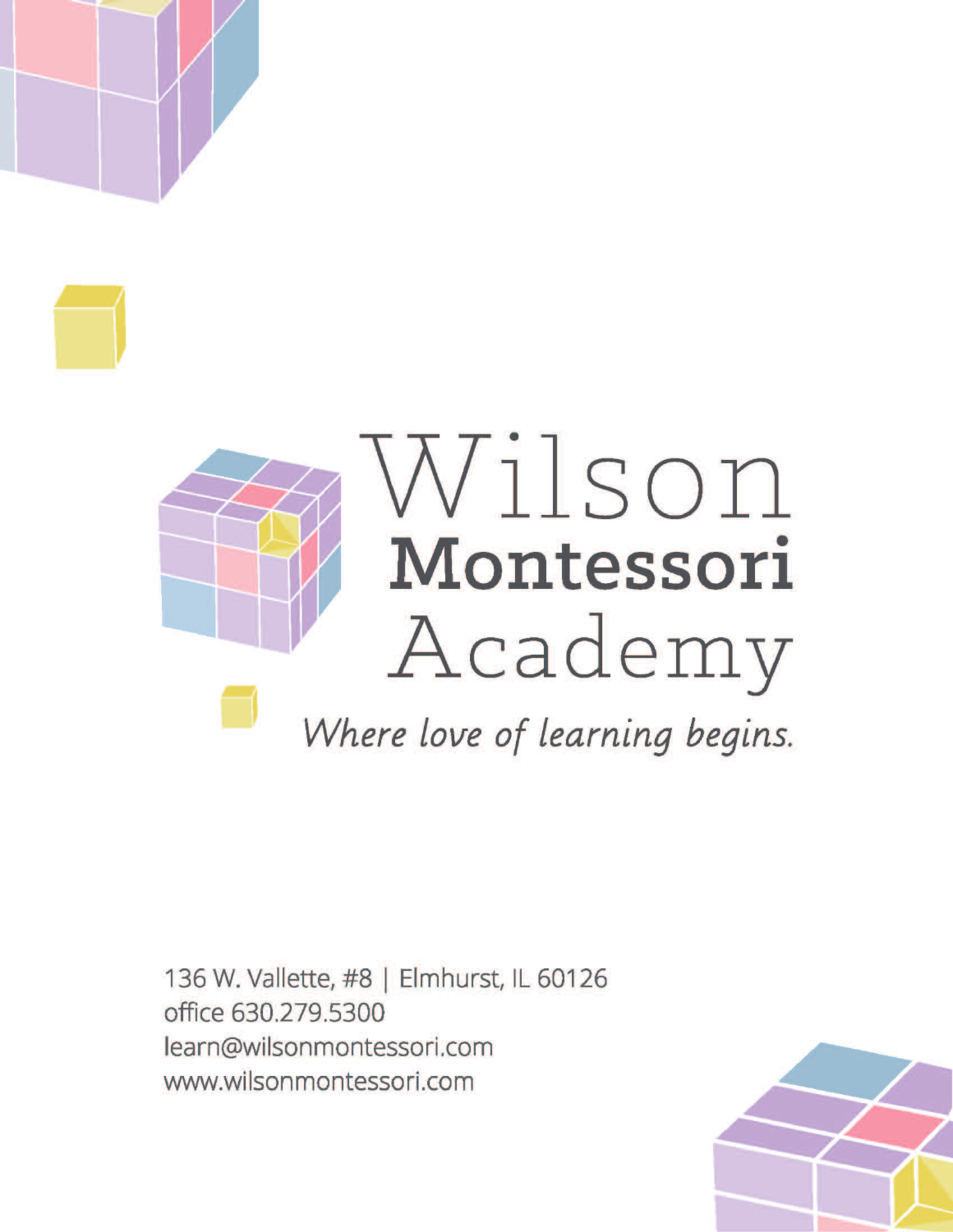# **Wilson Montessori Academy Parent Handbook**

### **School Information**

Wilson Montessori Academy 136 W. Vallete #8 Elmhurst, Il. 60126 Please contact Jennifer Havenga 630.279.5300 [learn@wilsonmontessori.com](mailto:learn@wilsonmontessori.com) Head of school : Jennifer Havenga

On site Directors: Cynthia Flores and Jackie Catano

# **Statement of Purpose School Information**

Wilson Montessori Academy provides an academically enriched program for children aged two to five years old, based upon the philosophy and teachings of Dr. Maria Montessori. At Wilson Montessori Academy each child is respected and treated as an individual. The Academy fosters independence, self-discipline and acceptance of others, while instilling in each child a love of learning that will last throughout his or her lifetime.

The Academy is a full member school, in good standing, of the American Montessori Society.

### **Non-Discrimination Policy**

Wilson Montessori Academy admits students of any race, color, national and ethnic origin to all the rights, privileges, programs and activities generally accorded or made available to students of the Academy. Wilson Montessori Academy does not discriminate on the basis of race, religion, national or ethnic origin in the administration of its educational policies, admissions policies or other school-related administered programs.

### **Description of the Programs**

**Preprimary Program:** The Preprimary children attend three or more mornings a week. Each day when the children arrive they are walked to their classroom and then hang up their outerwear, with help from a teacher if necessary. The children are free to choose their own activities. The children work individually or in small groups under the supervision of a Montessori-trained teacher and her assistant. They have the opportunity to choose language or math activities, work with manipulative material, participate in imaginative or block play, paint or scrub, work with sounds or textures, etc. Mid-morning the children put away their work and come together as a group. The children enjoy large-motor activities, listen to music, work with musical instruments or participate in group games during this time. The children are served a healthy snack, with attention being paid to any food allergies, followed by a short story time. At the end of the work period the children prepare for dismissal.

Children wearing diapers will be changed when necessary. We ask that you supply diapers and wipes for your child, as well as a change of clothing. Children wishing to use the toilet may do so at any time with the help of a teacher. Drinking water is available for the children during the session.

**Primary Program:** Wilson Montessori Academy has a morning and afternoon Primary Program. The daily schedule is the same for both programs. Primary children attend three or more days a week.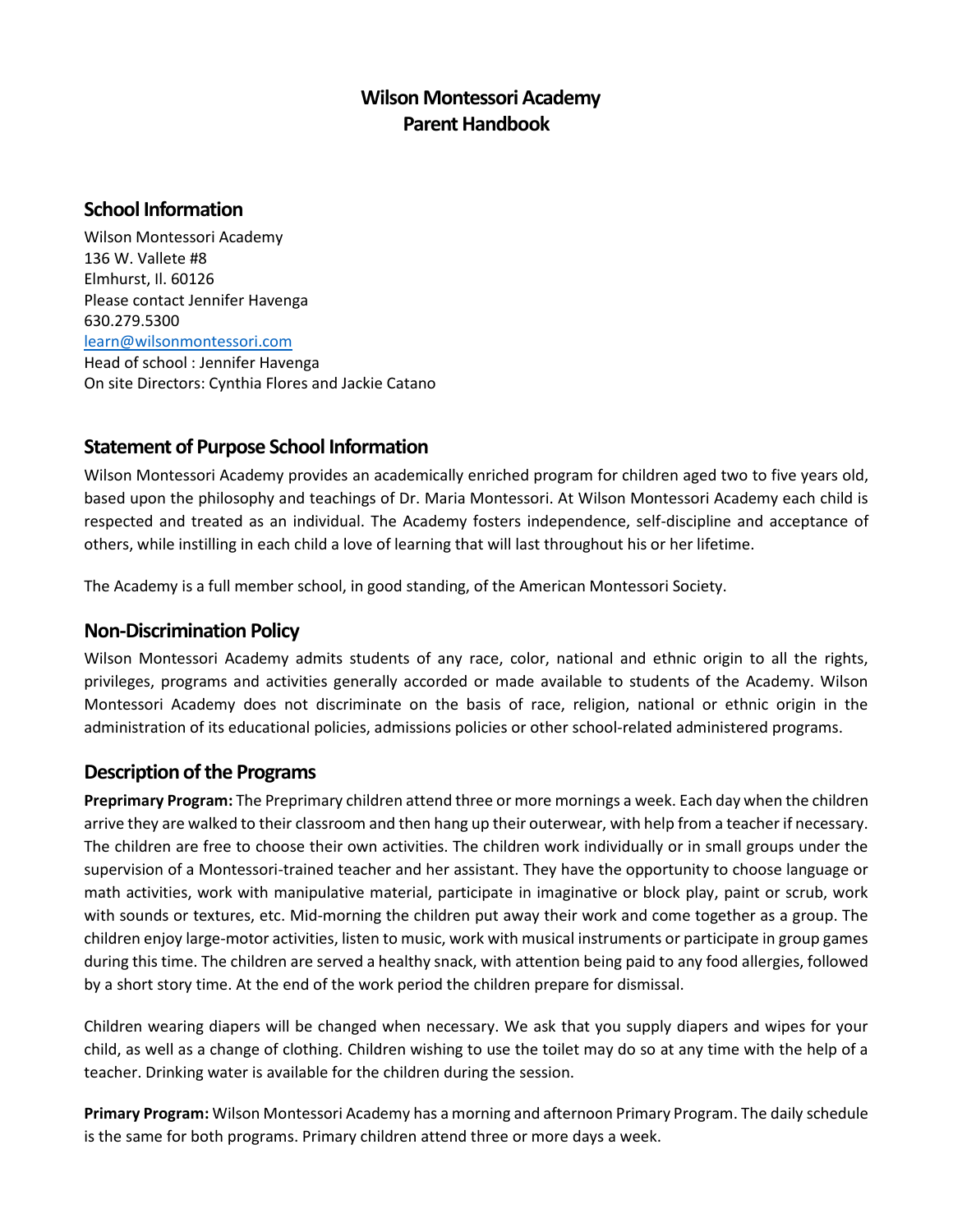When the children arrive, they hang up their coats before choosing their first work of the day. Areas of the environment are: Practical Live, Sensorial, Math, Language, Geography, Science or Art. A Montessori-trained teacher or assistant will help the children with their work. Restrooms and drinking water are freely available to the children throughout the session. Each child is free to have a snack at a time they choose. As with the younger children, food allergies are taken into account. The children participate in a short group activity that begins when the work period ends. When the group activity concludes the children put on their coats and prepare for dismissal.

### **School Calendar**

The school year begins the Tuesday following Labor Day and ends in late May or early June. The school calendar is posted on our website.

### **Weather Related School Closures**

In the event of inclement weather, Wilson Montessori Academy follows the policies of District 205. If District 205 is closed due to snow the Academy will be closed as well. Any changes will be notified by email.

### **Application and Registration Process**

Reregistration of current students takes place in January. Once current students and their siblings are registered, the Academy will begin open enrollment for new students.

### **Fees and Payment Schedule**

The registration fee is separate from tuition and is non-refundable.

- Returning Students Registration Fee: \$65
- New Student Registration Fee: \$130

Tuition information is available during the application process. Nine tuition payments are due the first school day of each month September through May. A discount of 10% is given for a sibling, or siblings, attending concurrently with another child. If arrangements have not been made with the Academy, a late fee of \$25 will be charged after the 15th of the month. A \$30 fee will be charged for checks returned as NSF.

Non-payment lasting more than 60 days may be cause for dismissal of the child. Adjustments cannot be made due to holidays, days of non-attendance, snow days, vacations, illness or other events beyond the control of the Academy.

### **Financial Commitment**

A Financial Commitment statement is signed during the application process. The financial commitment is for the duration of the academic year.

For new students, upon acceptance into Wilson Montessori Academy, you will be asked for an enrollment deposit. The amount is equal to the first month's tuition. This deposit reserves your child's placement in our program for the current academic year, and will count as September's payment. Enrollment deposits are non-refundable and non-transferable.

The Academy must commit to facilities, salaries, materials, insurance, and other expenses on an annual basis, based on enrollment. For this reason Wilson Montessori Academy requires a financial commitment for the full nine months of the academic year. Tuition is calculated in nine equal payments. Enrollment deposits are applied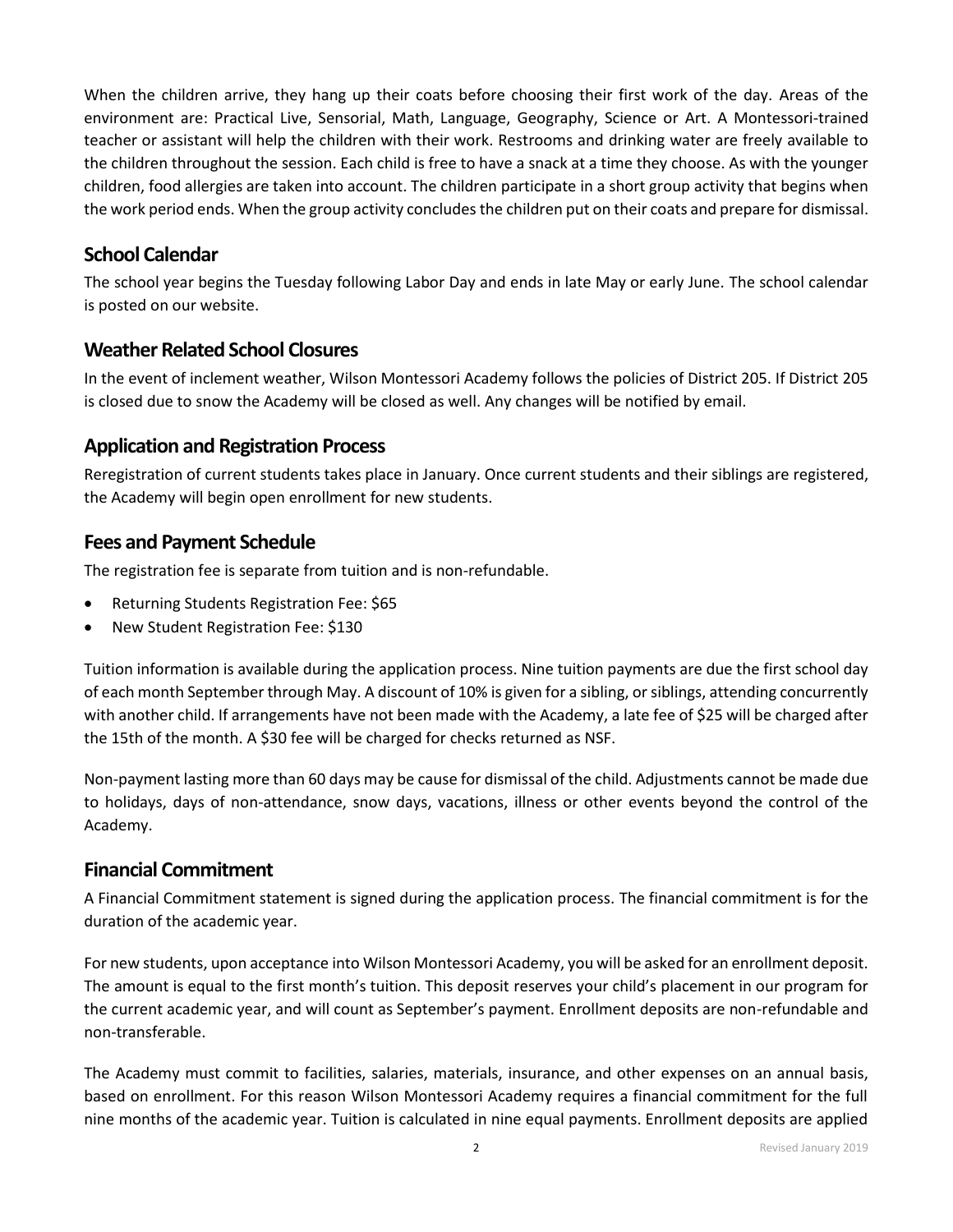to September's tuition. Eight additional payments are due on the first school day of each month, October through May. A 3% discount is applied to all paid in full tuitions. Monthly tuition cannot be reduced if attendance days are decreased during the year.

Adjustments cannot be made due to scheduled Academy holidays or personal holidays, illness, vacation, closure due to weather or other circumstances beyond the control of the Academy, or withdrawal from the Academy. The Academy reserves the right to cancel classes at any time it feels it is in the best interest and safety of the students and staff. Cancelled classes will not be made up at the end of the year. You may be billed for any remaining tuition should you choose to withdraw your child from the Academy prior to the end of the current academic year.

### **Insurance**

The Academy maintains liability insurance as required by law. No other insurance coverage is available through the Academy.

### **Emergency Procedures**

Emergency information is required from each family in order that you can be reached immediately in the event of an emergency. It is your responsibility to keep these numbers current. Staff will administer first aid to a child on a limited basis for minor accidents. We can apply ice, wash wounds and apply bandages. WMA sponsors First Aid/CPR training annually to all staff. Depending on the severity, you might be called. Staff will complete an incident report for parents to sign when you pick up your child. In the event of a serious injury, 911 will be called first and then we call parents. The paramedics will decide if the child needs to go to the hospital and where (most likely Elmhurst). In the event of your child needing to be transported to the hospital, a member of the staff would accompany the child to ensure comfort and emotional well-being. The staff member would stay at the hospital with the child until a parent or emergency contact of the child becomes present. It is the parent's responsibility to file a claim regarding injuries with their own insurance carriers. We require up-to-date information regarding children with any special health, behavior or food/allergy concerns.

### **DCFS/State Required Paperwork**

The Illinois Department of Children and Family Services requires that the Academy have a copy of each child's birth certificate; current health form; permissions for walks, photos, late pickup policy, discipline policy, etc.; and verification of receipt of the Summary of Licensing Standards for Daycare Centers handbook.

The Academy is required to provide information on immunization compliance to the State of Illinois, therefore a health form must be in each child's file. If your child is exempt from an immunization for medical or religious reasons please provide written and signed documentation. Children are required to have a physical prior to the start of the school year.

The Academy has chosen to adopt a policy similar to that of the Elmhurst public schools. If a disease for which there is an immunization is reported in an Academy student (e.g. measles, pertussis, etc.), any non-immunized students will be asked to remain at home for a period of two weeks as a precautionary measure.

### **Medication Policy**

Wilson Montessori Academy will not issue any type of medication to your child while they are in class. However, all students who require an inhaler or Epi-Pen during school hours must have a completed Medical Authorization Form on file, which is signed by the doctor and Parent/Guardian. This form must be signed annually or when there is a change in medication. *All medication needs to be in the original packaging.*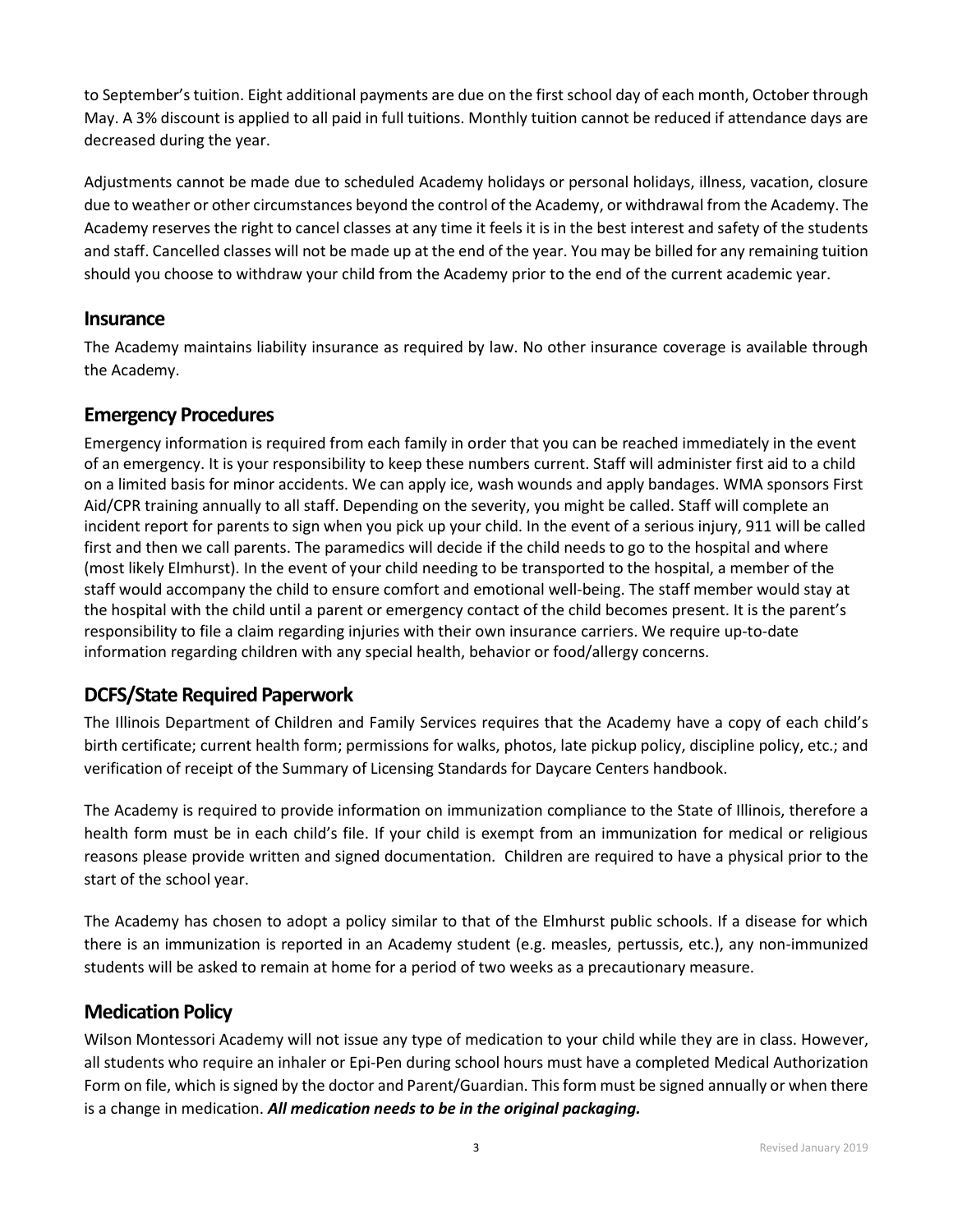# **Sick Child Policy**

Children should be kept at home if they are ill, have a fever or are not feeling well. A child is required to be feverfree for 24 hours before returning to school. A child should not be sent to school if he or she has vomited or had diarrhea in the past 24 hours. Any child who appears ill, who becomes sick, develops a fever or shows any sign of infection while at school will be sent home. For the sake of the other students and staff the Sick Child Policy must be strictly enforced.

# **Release of a Student**

The Academy will release a student ONLY to a parent, or to a person authorized in writing by the parents. A list of authorized persons is kept in each student's file. If a child is to be picked up by someone not on the list, a parent is required to provide a signed and dated note giving permission. If a child says he or she is going home with someone else and we do not have a note, a parent will be called and the child will not be released until we have verification.

# **Drop Off and Pickup Procedure**

Transportation to and from the Academy is the responsibility of the parents. When dropping off or picking up your child:

- Enter the parking lot and form a line.
- Pull up parallel to the curb when it is your turn.
- Put your car in park. Please remain in your car.
- A teacher will help your child from the car to the door or from the door to your car at pick up.
- Drive around the building and exit on Vallette. When leaving the carpool line, **LOOK LEFT** before pulling out. Please do not pull around another car.

New families will be given a carpool number. This number should be placed in your window so it can be seen by the staff.



# **Late Pickup Policy**

If a parent or person responsible for your child arrives after the designated pickup time, they will need to park their car and come to the front door to get the child. A fee of \$10.00 for every 15 minutes late may be charged.

If a child has not been picked up on time, the teacher will call the parents first, then emergency contacts as listed on the child's registration. If the child has not been picked up after one hour and there has been no contact with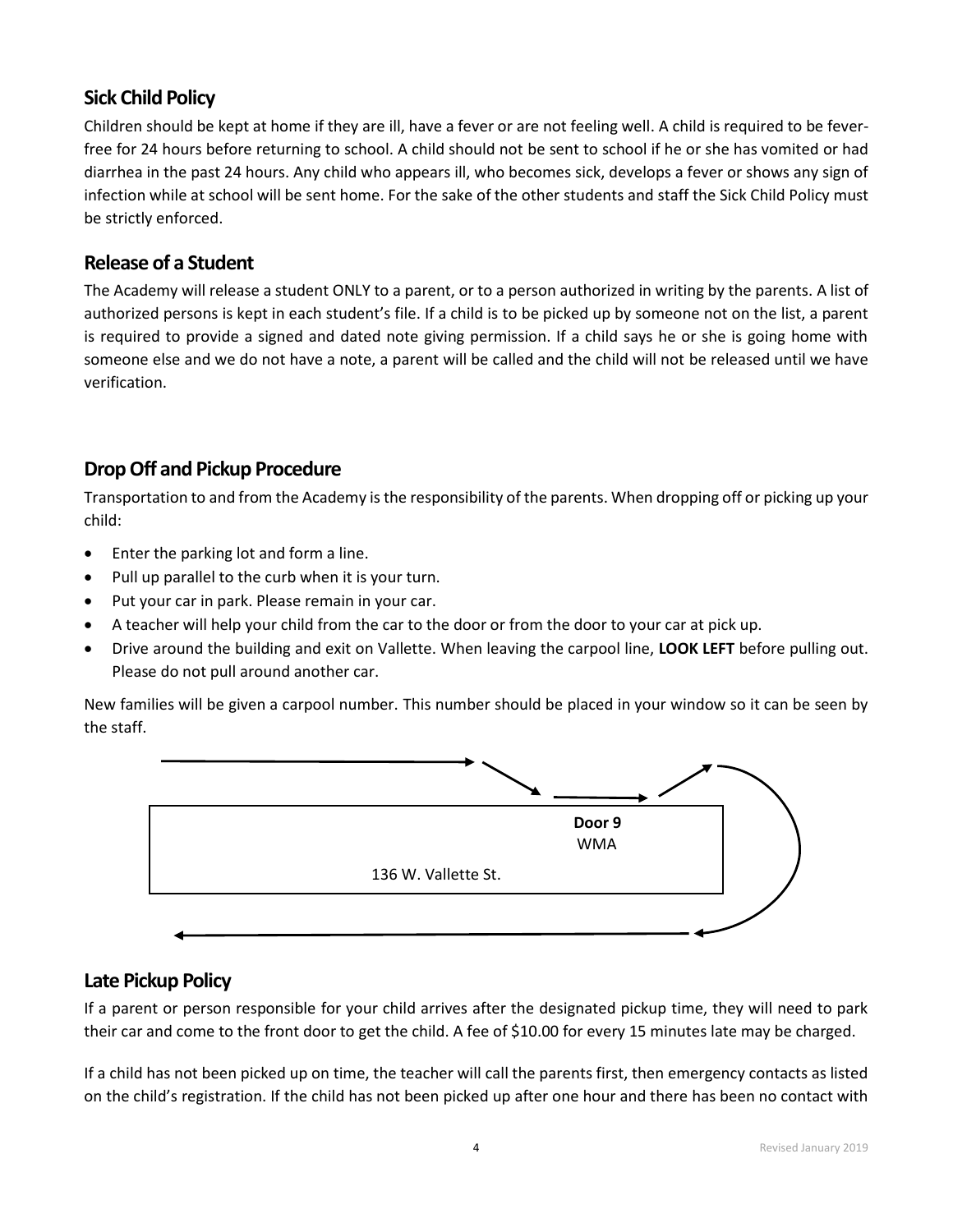the parents or emergency contacts, Wilson Montessori Academy is compelled to call the appropriate authorities and the child will be removed under their protection.

### **Tardiness**

Arriving on time to school is appreciated. When your child arrives late to school it is both disruptive to your child and it disrupts the other children in the classroom. **If you arrive after the normal drop-off time you must get out of your car and walk your child by the hand to the door.** Please knock and wait until a teacher can open the door to let your child in. Parents must never allow their children to exit the car and go to the door by themselves.

### **Nut Free School**

Because of the number of children with severe tree nut and peanut allergies, Wilson Montessori Academy is peanut and tree nut free. We do not serve snacks with peanut or tree nut ingredients.

# **Other Food Allergies**

The Academy will compile a list of the names of children with food allergies and their specific allergies. This list is posted in several places around the Academy. Please keep the Academy updated with any changes.

### **Daily Snacks**

The younger children in the Preprimary Program have a snack at the same time mid-morning as a group. The Primary Program children are allowed to have one snack during their session, at a time of their choosing. Each child washes their hands or does another work involving soap and water prior to having a snack. The snack is kept on a snack table and each child retrieves his or her own snack. Typical snack choices would be healthy crackers, fruits, vegetables, or cheese.

# **Outings**

Walking excursions may take place on occasion during a school session. Permission for walks away from school property is kept in each child's file.

### **Personal Belongings**

We ask that all personal belongings be kept at home. Items that should remain at home include backpacks, jewelry, toys, money, sunglasses, umbrellas, water bottles, etc. It is very helpful if you talk to your child ahead of time and let them know that they will not be allowed to bring these items into school. It is not necessary for your child to bring a backpack to school unless they go directly to another school via carpool or other non-parent pick up.

### **Clothing and Foot Wear**

Clothing should be practical and easy for the child to loosen or undo prior to toileting. Elastic waists are better than snaps or buttons. Overalls, "onesies" and belts should be avoided. Clothing should not interfere with school activities, please avoid "tutu's" or other clothing that can get snagged or caught on something. Please label all of your children's coats, hats, gloves/mittens, etc.

For the safety of your children, Wilson Montessori Academy asks that your child wear only "practical" shoes. The best choice for school would be fully enclosed gym shoes, or something similar. **No flip-flops, open-backed shoes or sandals, clogs, or crocs.**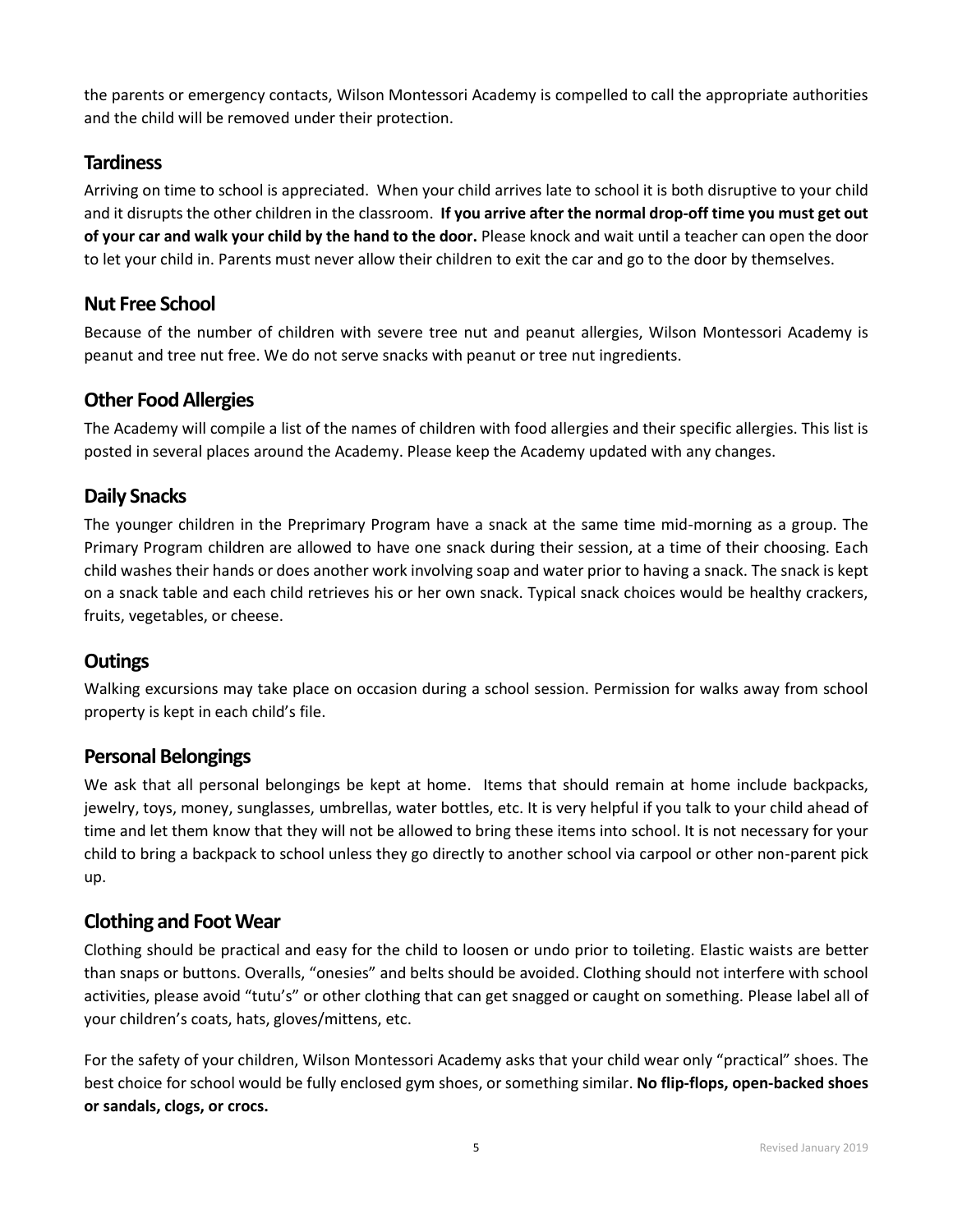Please do not send your child to school in snow boots or snow pants. During the winter months, the sidewalk is cleared, salted and passable.

### **Integrated Pest Management Policy**

Wilson Montessori Academy has employed Anderson Pest Solutions to perform pest management at our school. Anderson Pest Solutions pioneered Integrated Pest Management (IPM) in Illinois schools. Anderson's IPM program for schools addresses all the key requirements by law. Their approach stresses preventive measures and nonchemical pest control. Wilson Montessori Academy will notify all families by email only if a non-natural solution to pest control is needed. We will only allow our provider to perform said service when there are no children at school.

# **Lead Water Testing and Radon Testing**

Wilson Montessori Academy tests the school per DCFS guidelines for Radon and lead in water. All results from these tests can be found in the school office on the wall board.

### **Cultural and Religious Diversity**

The Academy does not provide religious instruction, but does discuss different events, celebrations and religious holidays at the appropriate time of year. We encourage the children to share their particular family practices or special events so that we may all learn more about those around us.

### **Birthdays**

Children having a birthday will be recognized near the end of their daily session during a special line time activity. The class will also sing "Happy Birthday". Treats to pass out to friends are welcomed, but not necessary. If you do choose to share a treat, it must be a non-food/candy treat. Pencils, stickers, small toys, etc. are acceptable.

# **Release of Personal Information**

Wilson Montessori Academy will not share information about your child without written parental consent. The request for information should include the name, address, phone number and contact person of the school or other entity to whom the records are to be sent, along with the date and parent's signature.

### **Discipline and Guidance Policy**

Dr. Montessori taught that every person, regardless of age or ability, should be treated as an individual and with respect. It is very important that your child's spirit is nurtured through caring, patience and understanding.

Children and teachers alike are expected to treat one another, the materials, and the school itself with care and respect. Children are not to hurt one another or the materials. If a situation arises or a conflict occurs, the child or children involved will be asked to explain their actions or behaviors as best they can. A child who has pushed or hit another child will be asked to apologize. If a material has been mishandled, the child will be asked to return it to its proper place or give it to a staff member. If a child is acting in a manner disturbing to others, he or she will be asked to sit down and take a few moments to think about the behavior. When the child feels that he or she can return to the activity without disturbing others he or she may do so. At no time will a child be made to feel bad in either word or action. Corporal punishment has no place whatsoever at Wilson Montessori Academy.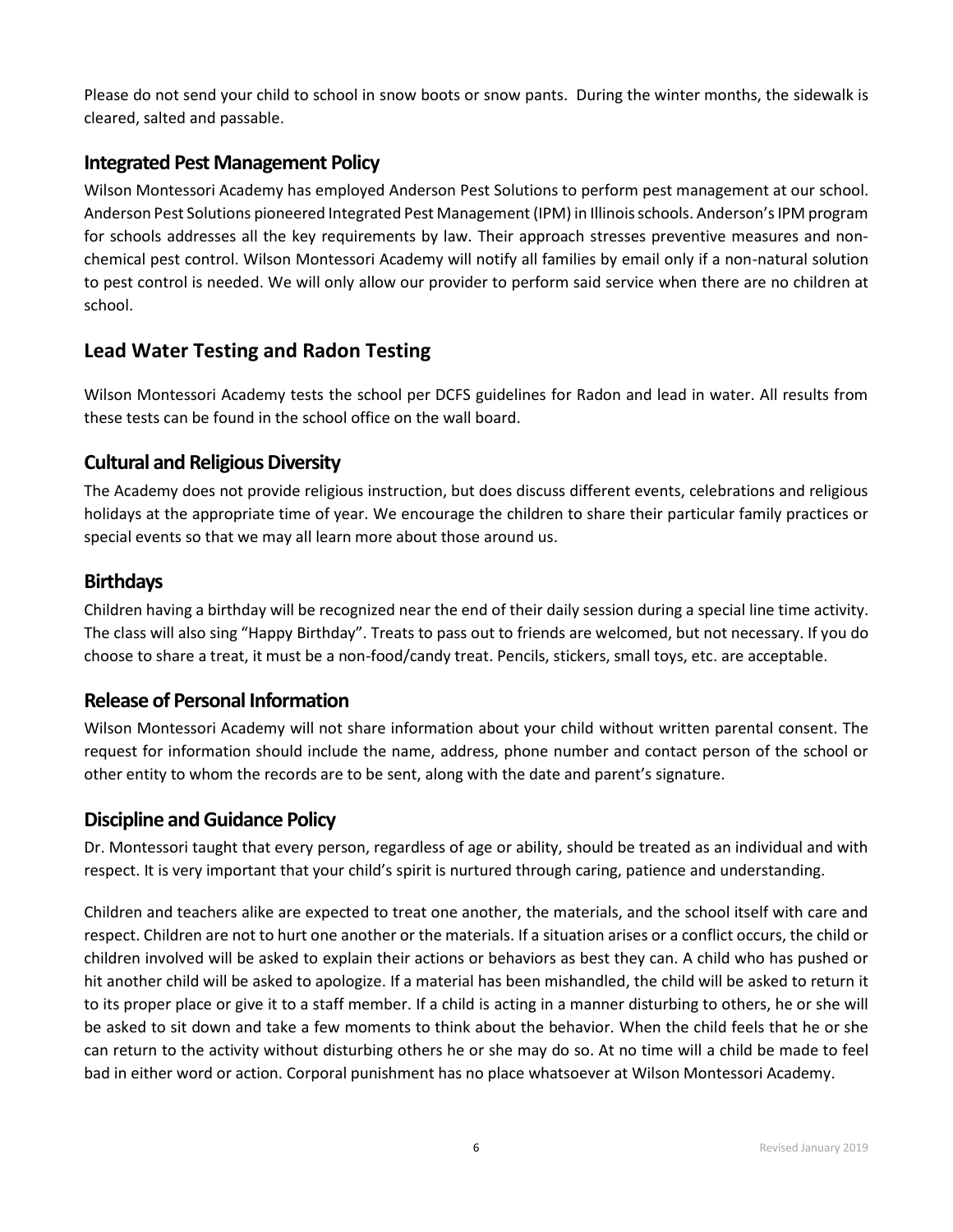In response to misbehavior we will: respect your child; establish clear rules and be consistent with the rules; use positive language to explain desired behavior; speak calmly at eye level with your child; give clear choices; and redirect your child to a new activity. If a child misbehaves, we will not use: threats or bribes; physical punishment; humiliation or isolation; or deprive your child of food or other basic needs.

# **Expulsion Policy**

In the unlikely event that a child repeatedly acts in a disruptive manner, harms other children or damages Academy property, the parents will be notified and asked to meet with the appropriate teacher. Parents and the teacher will work together to develop a plan to deal with the behavior. It is always the goal to help the child discover his or her own self-discipline and keep the child in their classroom. However, if ongoing efforts do not appear to help and the child continues to show inappropriate or harmful behavior, it may be necessary to ask the parents to discontinue their child's enrollment at the Academy. Occasionally there is a child who does not appear to benefit from the Montessori environment. If this appears to be the case with a student, a meeting will take place with the parents and teachers to discuss the situation.

As a result of parent/teacher communication and follow up, it may be decided to continue the child in the Montessori setting. In the event that communications with the child and parents do not seem to help the behavior, it may be necessary to refer the child to another program which would better suit the child's needs. In this case, the staff would provide the family with information needed to help the child transition into a more suitable setting. The staff would then provide the family with information on other programs and how to contact the appropriate person. The following locations would be suggested for resources/services/interventions: 1)Easter Seals Dupage in Lombard, Il. 2)Madison Early Childhood Center in Elmhurst, Il. 3)Little Friends in Warrenville, Il. Wilson Montessori Academy and the family would create a time frame in which the family could find a place to transition their child into. The teachers will always work together with the parents in suggesting a more suitable place to foster the child's needs.

The final determination will be made by the Academy, always with the best interests of the child in mind.

# **Conferences**

Two parent/teacher conferences will be held during the year. This is an opportunity to meet with your child's teacher, discuss your child's progress and view your child's work. While Montessori classes do not use a "report card", there will be a written progress sheet to review with the teacher during the conference. If at any time you wish to talk about your child's progress, or have a concern that you would like to discuss in person, please contact the Academy and we will be glad to arrange an appointment.

# **Box Tops for Education**

As an ongoing project, Wilson Montessori Academy participates in the Box Tops for Education program. The program is handled by parent volunteers and provides funds for the Academy to use for supplies and materials. You can help by collecting Box Tops from cereal boxes and other products. You can send them into school at any time.

### **Scholastic Book Orders**

Scholastic book orders will be open to order online the first week of every month. Books are available at reasonable prices and ordering is convenient via their website. The Academy receives bonus points for every order placed. We redeem these points for materials and supplies for our school.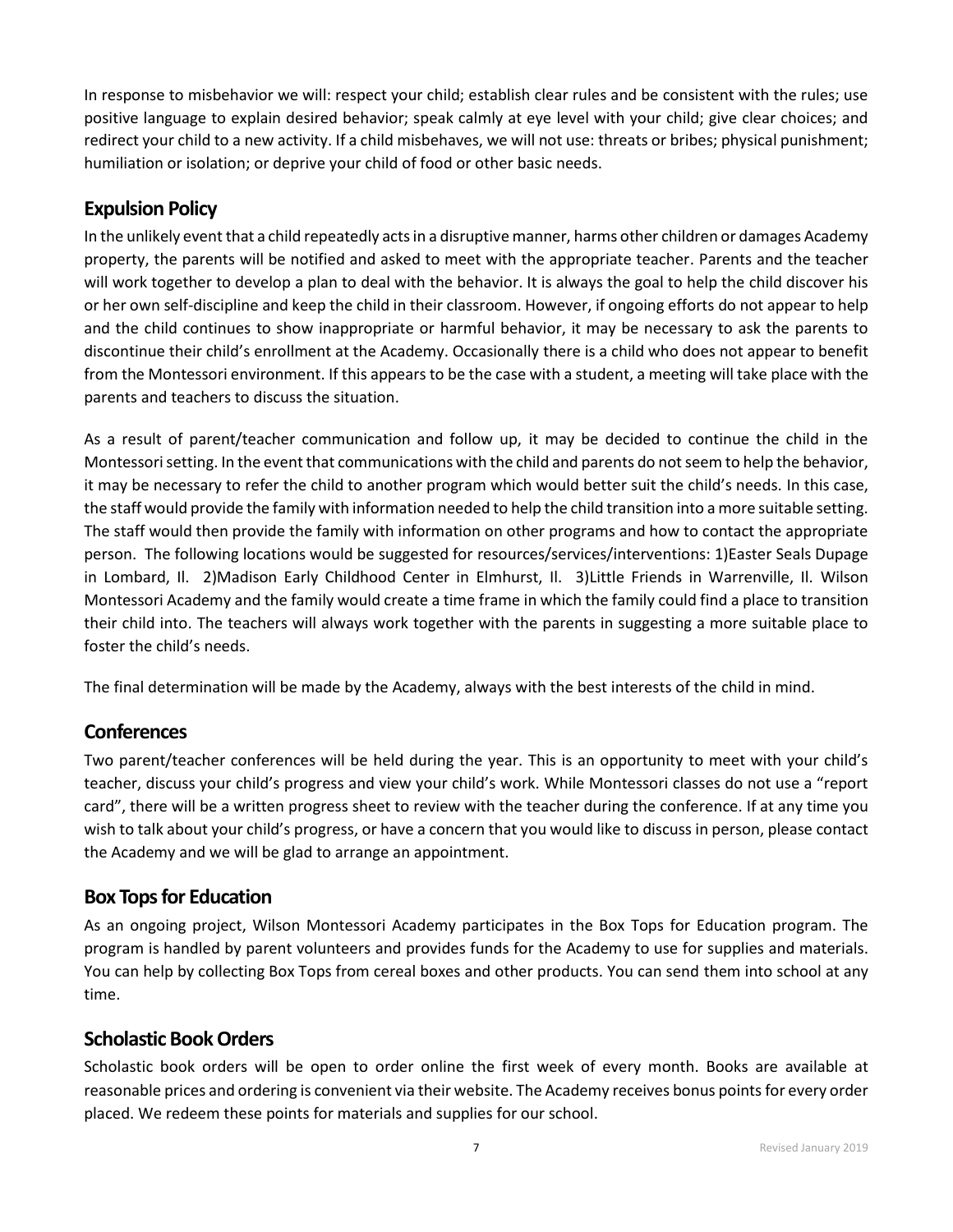### **Social Media**

All issues regarding Wilson Montessori Academy as a whole, its policies, teachers and the workings of the school shall be handled by the administration and the parent. We agree as parents not to post any grievances of any type on social media.

### **Communication**

Newsletters will go out each month during the year. General information will also be sent via email.

Please feel free to contact the Academy at any time with a question or concern. You may email the Academy at **learn@wilsonmontessori.com** or phone at **(630)279-5300**. If you call during class time and we are unable to answer the phone please leave a message and someone will return your call as quickly as possible.

Thank you for entrusting the education of your children to Wilson Montessori Academy. Working with your children is truly a privilege.

WMA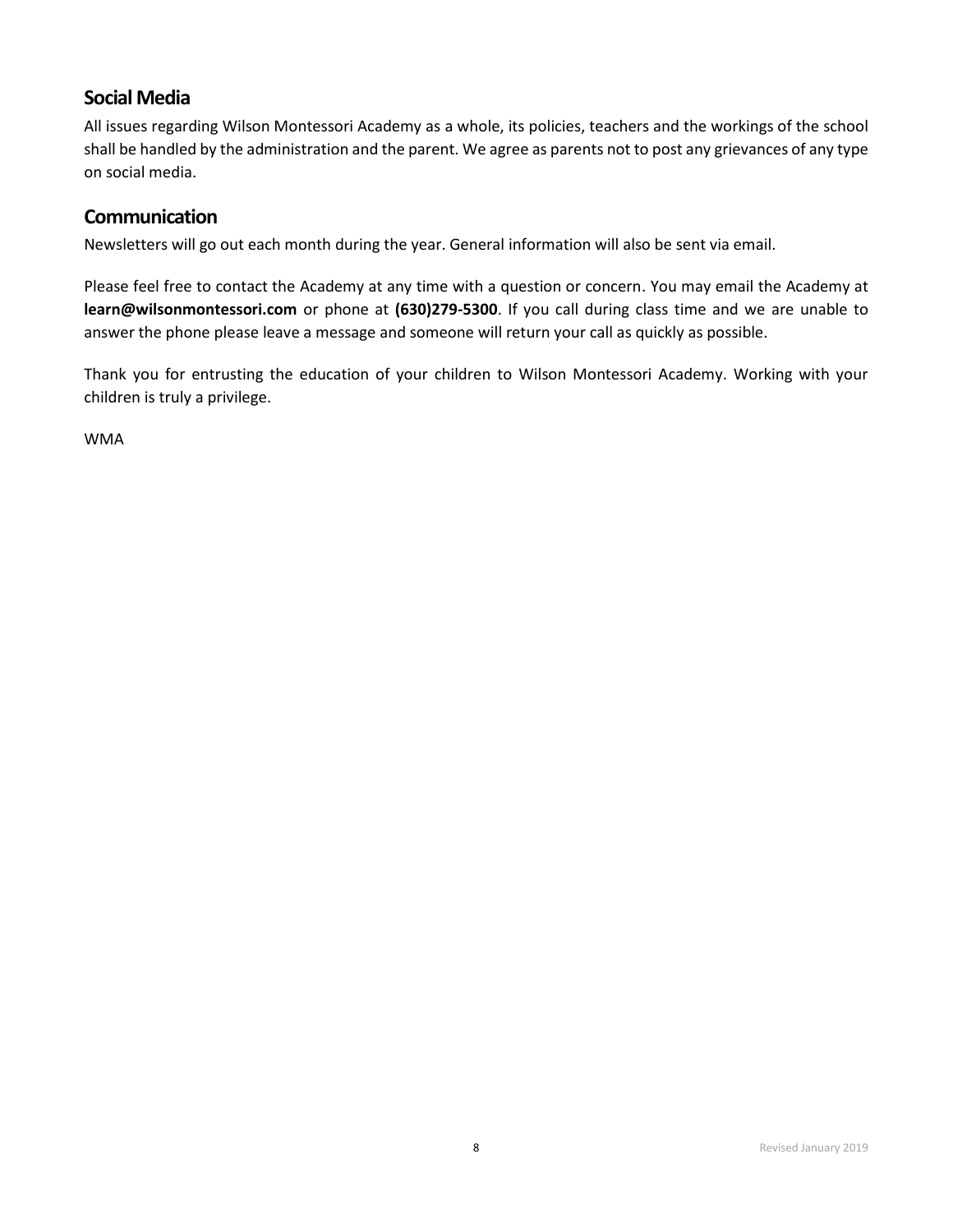### **[Wilson Montessori Academy](mailto:learn@wilsonmontessori.com)Bullying Policy**

"Bullying" includes "cyber-bullying" and means any severe or pervasive physical or verbal act or conduct, including communications made in writing or electronically, directed toward a student or students that has or can be reasonably predicted to have the effect of one or more of the following:

- (1) Placing the student or students in reasonable fear of harm to the student's or students' person or property;
- (2) Causing a substantially detrimental effect on the student's or students' physical or mental health;
- (3) Substantially interfering with the student's or students' academic performance; or
- (4) Substantially interfering with the student's or students' ability to participate in or benefit from the services, activities, or privileges provided by a school.

Bullying may take various forms, including without limitation one or more of the following: harassment, threats, intimidation, stalking, physical violence, sexual harassment, sexual violence, theft, public humiliation, destruction of property, or retaliation for asserting or alleging an act of bullying. This list is meant to be illustrative and non-exhaustive.

"Cyber-bullying" means bullying through the use of technology or any electronic communication, including without limitation any transfer of signs, signals, writing, images, sounds, data, or intelligence of any nature transmitted in whole or in part by a wire, radio, electromagnetic system, photoelectronic system, or photo-optical system, including without limitation electronic mail, Internet communications, instant messages, or facsimile communications. "Cyber-bullying" includes the creation of a webpage or weblog in which the creator assumes the identity of another person or the knowing impersonation of another person as the author of posted content or messages if the creation or impersonation creates any of the effects enumerated in the definition of bullying in this Section. "Cyber-bullying" also includes the distribution by electronic means of a communication to more than one person or the posting of material on an electronic medium that may be accessed by one or more persons if the distribution or posting creates any of the effects enumerated in the definition of bullying in this Section.

Bullying is contrary to State law and the policy of the non-sectarian nonpublic school and is consistent with subsection (a-5) of this Section [free exercise of religion].

Nothing in this Section is intended to infringe upon any right to exercise free expression or the free exercise of religion or religiously based views protected under the First Amendment to the United States Constitution or under Section 3 of Article 1 of the Illinois Constitution.

The school procedures for promptly reporting bullying, including, but not limited to, identifying and providing the school e-mail address (if applicable) and school telephone number for the staff person or persons responsible for receiving such reports and a procedure for anonymous reporting; however, this shall not be construed to permit formal disciplinary action solely on the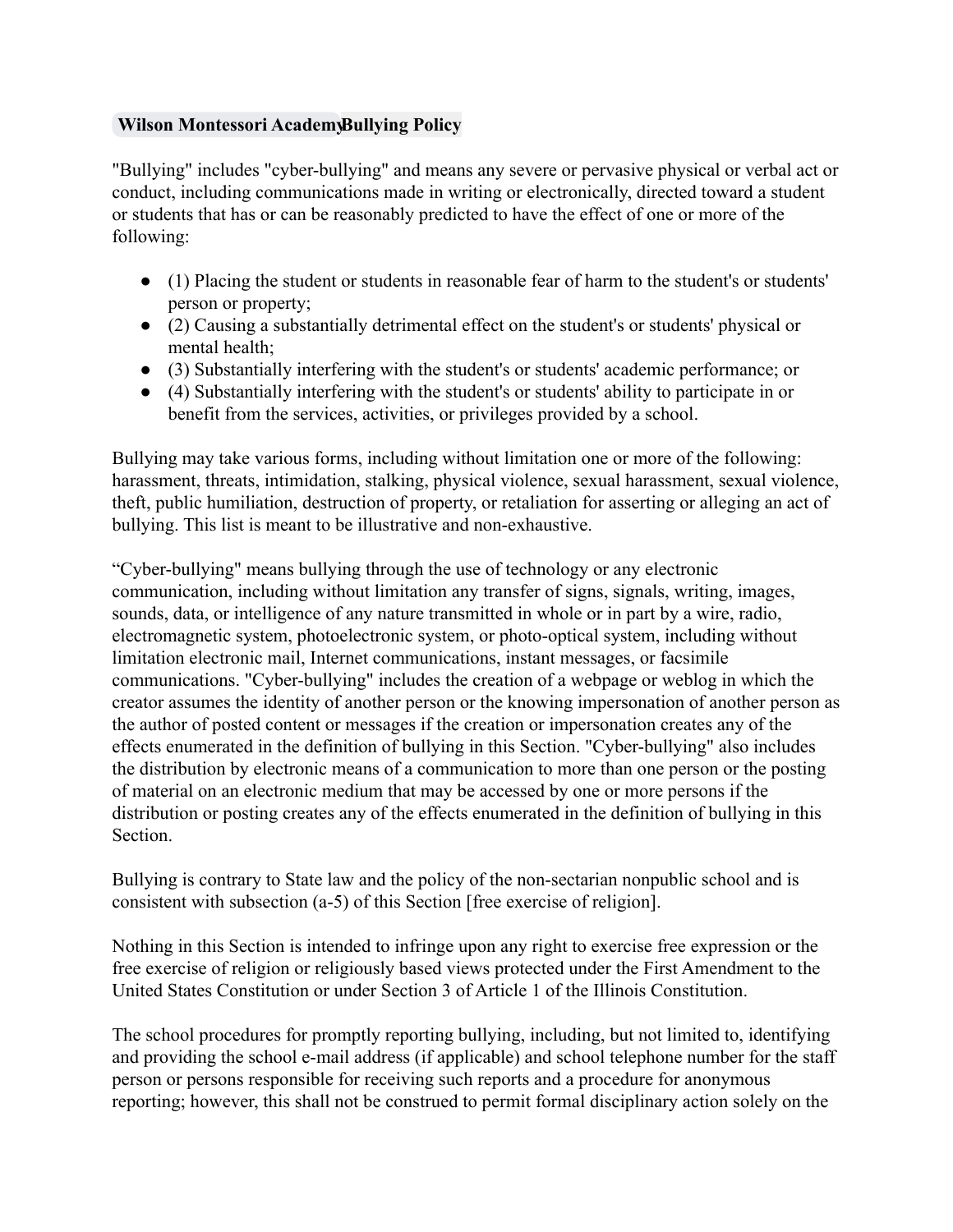basis of an anonymous report. The complaint manager is Jennifer Havenga. 630-279-5300 learn@wilsonmomtessori.com

Consistent with federal and State laws and rules governing student privacy rights, the bullying policy includes procedures for promptly informing parents or guardians of all students involved in the alleged incident of bullying and discussing, as appropriate, the availability of social work services, counseling, school psychological services, other interventions, and restorative measures. Examples of restorative measures may include: teaching students the personal and interpersonal skills they will need to be successful in school and society, and teaching students to serve, build, and restore relationships among students, families, schools, and communities.

The bullying procedures for promptly investigating and addressing reports of bullying, including the following:

- (A) Making all reasonable efforts to complete the investigation within 10 school days after the date the report of the incident of bullying was received and taking into consideration additional relevant information received during the course of the investigation about the reported incident of bullying.
- (B) Involving appropriate school support personnel and other staff persons with knowledge, experience, and training on bullying prevention, as deemed appropriate, in the investigation process.
- (C) Notifying the principal or school administrator or his or her designee of the report of the incident of bullying as soon as possible after the report is received.
- (D) Consistent with federal and State laws and rules governing student privacy rights, providing parents and guardians of the students who are parties to the investigation information about the investigation and an opportunity to meet with the principal or school administrator or his or her designee to discuss the investigation, the findings of the investigation, and the actions taken to address the reported incident of bullying.

The school interventions that can be taken to address bullying, which may include, but are not limited to, school social work services, restorative measures, social-emotional skill building, counseling, school psychological services, and community-based services.

School will consider consequences and appropriate remedial actions for a person found to have falsely accused another of bullying as a means of retaliation or as a means of bullying.

The school prohibits reprisal or retaliation against any person who reports an act of bullying and will determine appropriate consequences and appropriate remedial actions for a person who engages in reprisal or retaliation.

The bullying prevention and response plan is based on the engagement of a range of school stakeholders, including students and parents/guardians.

The bullying policy is posted on the school's existing internet website and is included in the student handbook, and, where applicable, posted where other policies, rules, and standards of